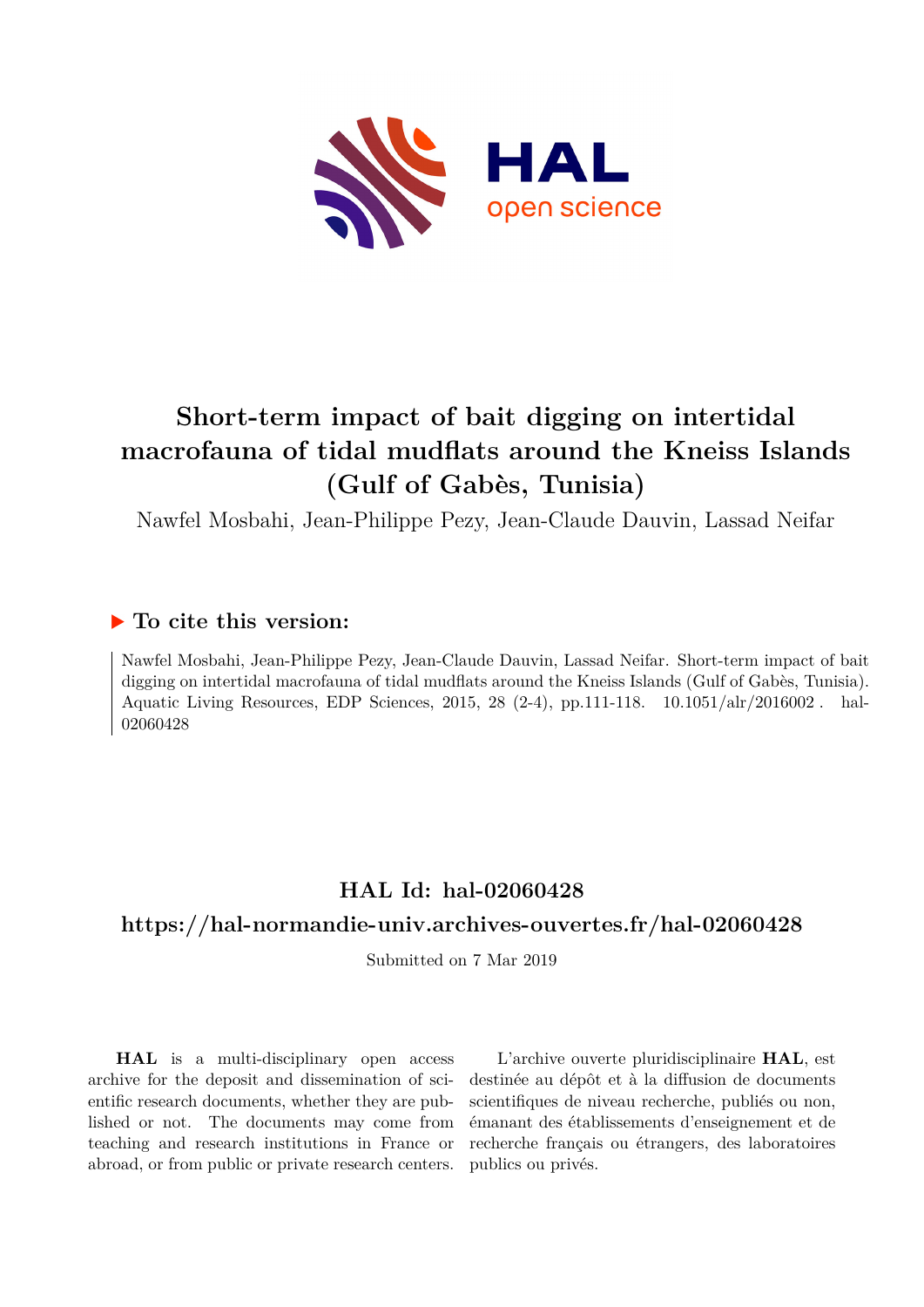Aquat. Living Resour. 28, 111–118 (2015) © EDP Sciences 2016 DOI: 10.1051/alr/[2016002](http://dx.doi.org/10.1051/alr/2016002) [www.alr-journal.org](http://www.alr-journal.org)

## **Short-term impact of bait digging on intertidal macrofauna of tidal mudflats around the Kneiss Islands (Gulf of Gabès, Tunisia)**

Nawfel MOSBAHI<sup>1,a</sup>, Jean-Philippe PEZY<sup>2</sup>, Jean-Claude DAUVIN<sup>2</sup> and Lassad NEIFAR<sup>1</sup>

<sup>1</sup> Laboratoire de Biodiversité et Ecosystèmes Aquatiques, Faculté des Sciences de Sfax, Université de Sfax, BP 1171, 3038 Sfax, Tunisie <sup>2</sup> UNICAEN, CNRS, UMR 6143 M2C, Laboratoire Morphodynamique Continentale et Côtière, 24 rue des Tilleuls, 14000 Caen, France

Received 26 August 2015; Accepted 18 January 2016

**Abstract –** In the Gulf of Gabès (South-eastern Tunisia), polychaete bait digging is widely practiced for recreational and commercial fishing and is an economically significant activity. The present study aims to assess the short-term effects of intertidal bait digging on macrobenthic communities from the Kneiss Islands. Following a protocol with a control station (not impacted) and three impacted stations for polychaete collection, the study was conducted during March and April 2015 at spring tides. After digging, immediate significant decreases were observed in the abundance of total macrofauna as well in numerous families of polychaetes. Control of this activity should be proposed for the future to protect the biodiversity of this intertidal area of high heritage interest.

**Keywords:** Bait harvesting / Macrofauna diversity / Gulf of Gabès / Polychaetes

#### **1 Introduction**

Coastal areas in general are very productive and ecologically important. But they are also extremely sensitive (Afli et al. 2009), because they are exposed to several anthropogenic disturbances which can affect organisms at several biological scales (Halpern et al. 2008). In fact, coastal marine benthic communities are threatened by human activities, and the present rate of habitat degradation is alarming (Gray 1997; Snelgrove et al. 1997). Indeed, effective environmental management involves the assessment of resource exploitation in relation to environmental degradation (Ellis et al. 2000).

The Kneiss Islands, situated in the Gulf of Gabès, located in the southern Tunisia, represent the most important coastal wetlands in Mediterranean Sea, and make up a very important intertidal area exploited for clam harvesting and the collection of polychaete bait by the local population (Abdennadher et al. 2011; Mosbahi et al. (submitted)). Three polychaete families (Nereididae, Eunicidae and Arenicolidae) are commercially collected from natural populations, to be used as baits, by semi-professional bait harvesters, either by hand or with fishing gear, using rakes or stainless steel spatula for digging into the sand and tidal mudflats (El Barhoumi et al. 2013). Due to the biodiversity of its intertidal zone (Mosbahi et al. 2015), this gulf has long been recognized as one of the most important wintering areas for Palearctic waterbirds migrating via the Mediterranean (Van Dijk et al. 1986; Isenmann et al. 2005; Hamdi et al. 2008; Hamza et al. 2015).

Bait digging from intertidal and estuarine habitats is practiced worldwide, and supports the subsistence of many small fishing communities (Watson et al. 2007; Carvalho et al. 2013a, 2013b; http://[www.ukmarinesac.org.uk](http://www.ukmarinesac.org.uk/activities/bait-collection/bc18.htm)/activities/ [bait-collection](http://www.ukmarinesac.org.uk/activities/bait-collection/bc18.htm)/bc18.htm). The very large intertidal sand and mudflat zone of Kneiss Islands is exploited for bait harvesting, mainly targeted on the species i.e. *Arenicola marina* (Linnaeus 1758), *Hediste diversicolor* (Müller 1776), *Marphysa sanguinea* (Montagu 1815) and *Perinereis cultrifera* (Grube 1840). Traditionally, bait digging in intertidal areas has been undertaken by hand or using rudimentary fishing gear for overturn the sediments. However, in some countries, traditional collection methods have been superseded by mechanized methods (Ferns et al. 2000). Still though, tidal flats used by waterbirds during the foraging activity and nesting period are also exploited by humans, especially for traditional clam harvesting.

The aim of this study is to assess, for the first time in Tunisia, the immediate impact of polychaete digging on the intertidal macrozoobenthic diversity (Number of taxa / Abundance) during the period March–April 2015.

#### **2 Materials and methods**

#### **2.1 Sampling site**

The intertidal area of the Kneiss Islands is located in the north-western part of the Gulf of Gabès (south-eastern

Corresponding author: nawfelmosbahi@hotmail.fr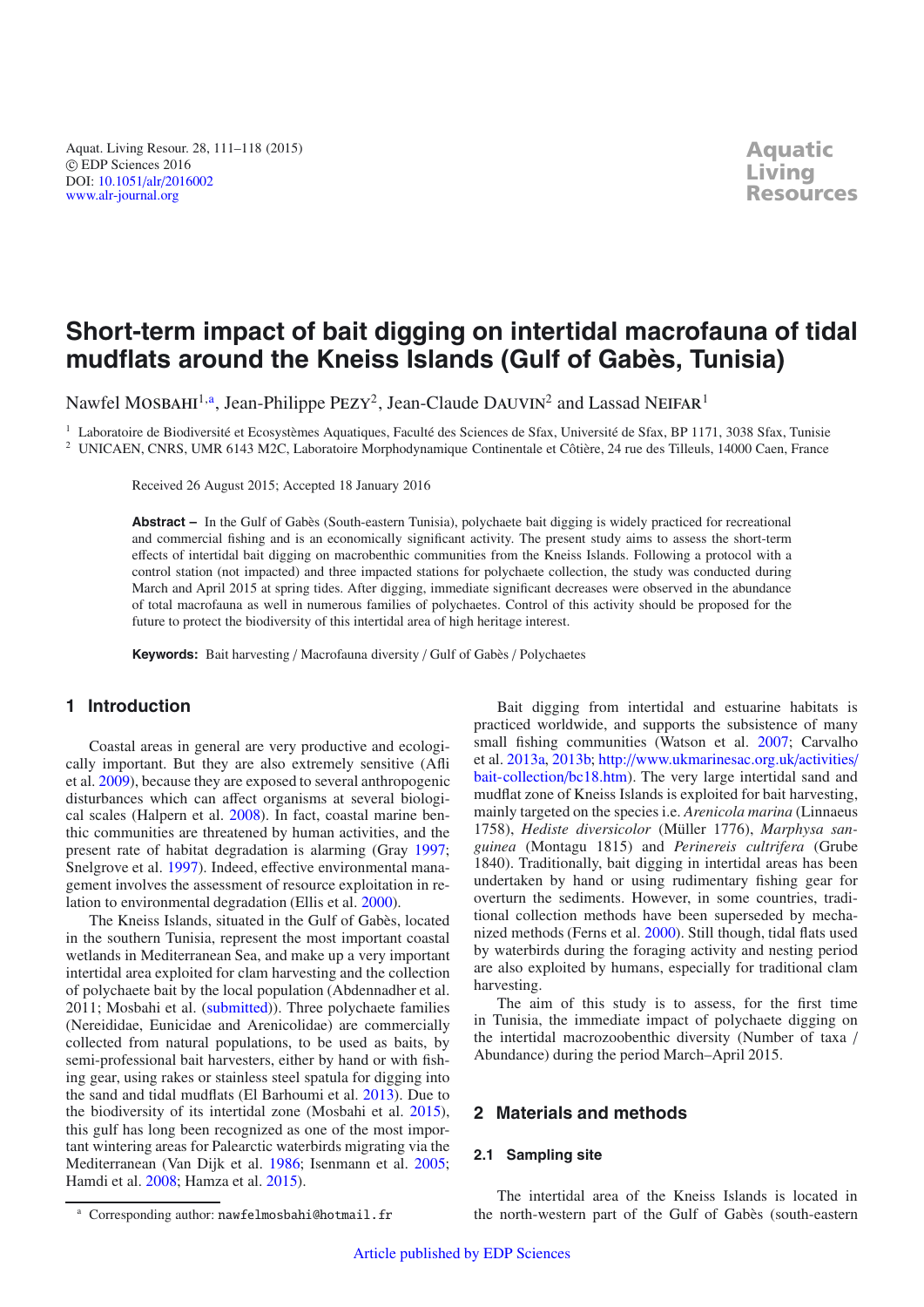

**Fig. 1.** Location of all sampling stations (I1, I2, I3 and C) in the intertidal zone of the Kneiss Islands (Gulf of Gabès, Tunisia) (Coordinates in WGS84).

Tunisia) between latitudes 34◦10'–34◦30' N and longitudes  $10^{\circ}$ – $10^{\circ}30'$ E (Fig. 1). The tides are semidiurnal, attaining a range of 2.3 m during spring tides (Seurat 1924; Sammari et al. 2006). The mudflats of the Kneiss Islands are composed by muddy to sandy muddy sediments (Bali and Gueddari 2011), colonized by the seagrass *Zostera noltei* (Hornemann 1832), protected species listed in the IUCN Red List of threatened species in Mediterranean Sea, as characterizing a diversified habitat requiring monitoring and protection. Due to their biodiversity, the Kneiss Islands were declared as a nature reserve in 1993, then as a "Specially Protected Area of Mediterranean Importanc" (SPAM) in 2001, an "Important Bird Area" (IBA) in 2003 and a "RAMSAR site" in 2007.

#### **2.2 Macrofauna sampling**

Benthic macrofauna sampling was performed between March and April 2015, by collecting the top most 0.3 m of the sediment with a  $0.0225 \text{ m}^2$  corer (core diameter of  $0.15 \text{ m}$ ) with eight replicates per station. The sampling was carried out at three stations (i.e., I1, I2 and I3) in zones where the fishers collect four polychaete target species, i.e. *A. marina*, *H. diversicolor*, *M. sanguinea* and *P. cultrifera*, as well as at a control station (C) in an area where digging polychaetes is normally forbidden (Not impacted) (Fig. 1). Each station situated on a *Zostera noltei* meadow was located with a GPS and was visited during two sampling campaigns. The first campaign was on 6 March, coinciding with the beginning of the annual bait collection period denoted here as B (for *before*). The second campaign took place on 4 April (after a month of polychaete collection) denoted here as A (one month *after* bait digging started).

Samples were sieved through a 1-mm mesh, fixed with buffered formalin 10% and stained with Rose Bengal to facilitate the sorting. In the laboratory, the species were sorted and identified to species level (whenever possible) and preserved in 70% ethanol.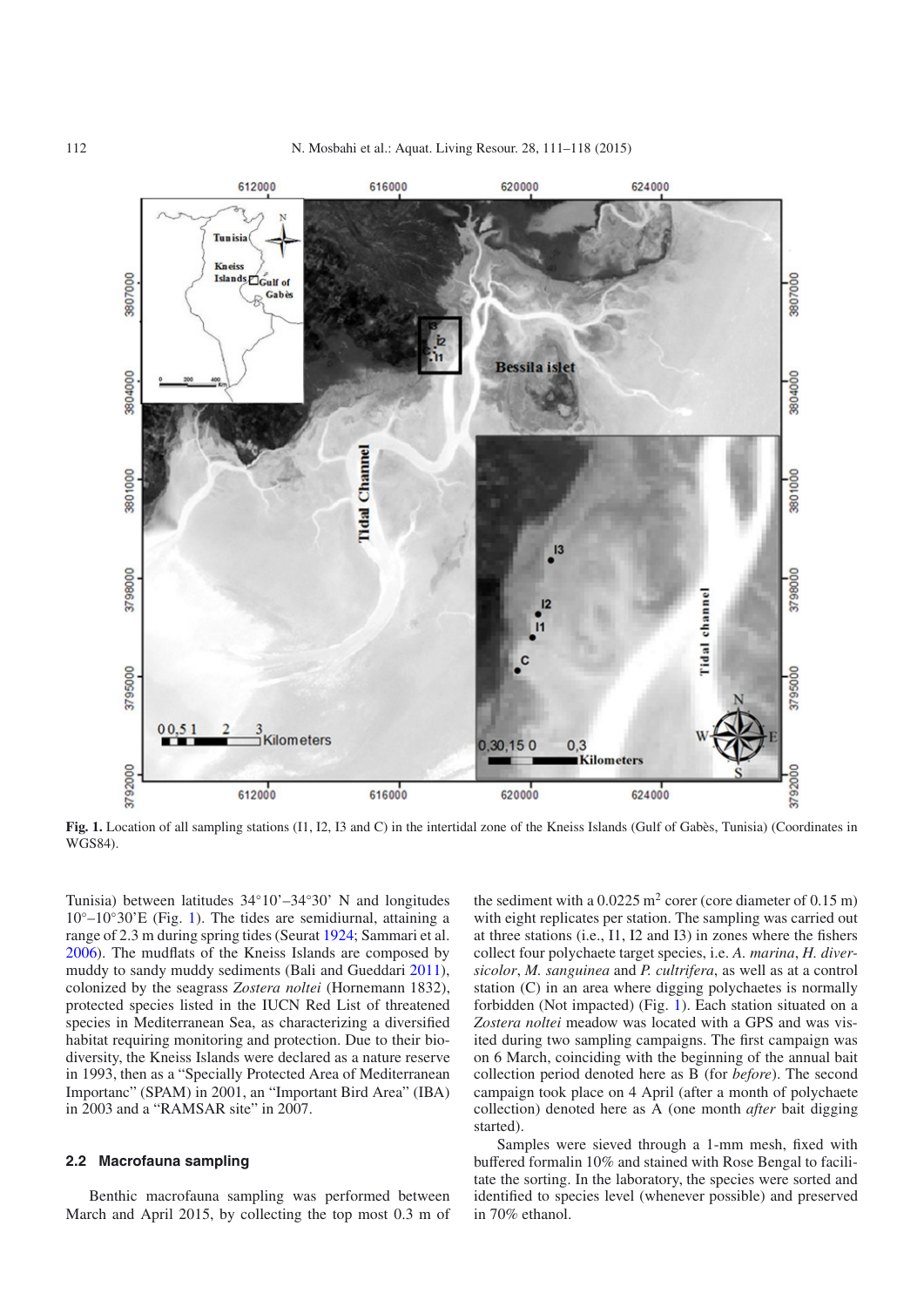**Table 1.** Main characteristics of stations used in sampling campaign on 6 March 2015.

| Coordinates     |             |            | Grain size fraction $(\% )$ |          |        |       |       |       | Organic |               |               |
|-----------------|-------------|------------|-----------------------------|----------|--------|-------|-------|-------|---------|---------------|---------------|
| <b>Stations</b> | Longitude E | Latitude N | >2000                       | $<$ 2000 | < 1000 | <500  | <250  | < 125 | <63     | Sediment type | Matter $(\%)$ |
|                 | 32.617067   | 38.04883   | .30                         | 4.80     | 6.85   | 18.35 | 34.17 | 29.58 | 522     | Fine Sand     | 2.54          |
| I2              | 32.617105   | 38.05038   | 0.30                        | -.80     | 4.61   | 13.35 | 59.20 | 2213  | 8.57    | Fine Sand     | 2.42          |
| I3              | 32.617192   | 38.05405   | 0.50                        | 0.35     | 0.78   | 2.33  | 1.65  | 16.05 | 8.34    | Fine Sand     | 2.18          |
|                 | 32.616966   | 38.04658   | 0.02                        | 0.02     | 0.05   | 4.84  | 78.17 | 2.97  | 3.93    | Fine Sand     | 2.25          |

#### **2.3 Sediment Analysis**

For grain-size analysis, sediment from each sample was homogenized and wet-sieved through a 63  $\mu$ m mesh to separate mud (including silt and clay) and sandy fractions (retained in the sieve). After being oven-dried to constant weight at 60 ◦C, sandy fractions were separated using a mechanical shaker (column of six sieves of mesh sizes 2, 1, 0.5, 0.25, 0.125 and 0.063 mm) for 10 min. All fractions (including the fines  $\langle 63 \mu m \rangle$  were then weighed and to determine the percentages. For the organic matter (OM) content, sediment samples were dried at 80 ◦C to constant weight and ground to a fine powder. OM content was determined in the powder samples by "loss on ignition" at  $450$  °C for 4 h (Table 1).

#### **2.4 Statistical analyses**

Multivariate and univariate techniques are utilized here to test hypotheses about changes in the structure and composition of macrobenthic assemblages due to polychaete digging. The taxonomic richness (number of taxa) and abundance are considered per replicate.

For the biological parameters, a Shapiro-Wilk normality test and a Bartlett's test for homogeneity of variance are performed prior to each ANOVA to check whether the assumptions of ANOVA are met and if data transformation is necessary. Then, ANOVAs are performed to assess the effect of bait digging on benthic abundance and taxonomic richness for both campaigns. A Tukey Honestly Significant Difference test is employed to determine differences before and after raking as well as between the three sediment types.

Then, a square root transformation is applied to the abundance matrix (data for each station are pooled prior to undertaking further analyses), before calculating the Bray-Curtis similarities using the statistical package PRIMER $^{\circledR}$ . 6.0 (Clarke and Gorley 2006). A dendrogram is created, with group averages expressed in the cluster mode. Then, a nonparametric multi-dimensional scaling (MDS) ordination, using the Bray-Curtis similarity measure, is applied to the abundance matrix (after square root transformation), with the objective of examining the structure of the intertidal endofauna. The SIMilarity PERcentages (SIMPER) routine is applied to establish which species contribute most to the observed differences in the data. ANOSIM (ANalysis of SIMilarities) (Clarke 1993) is also carried out to test for significant differences in intertidal endofauna composition in response to raking (one-way analysis).

#### **3 Results**

Bait digging is a recent activity on the intertidal zone around the Kneiss Islands. However, with the aim of preserving the stock during the winter reproductive period, but rather in relation with the high productive period of clam *Ruditapes decussatus* (Linnaeus 1758), which is exploited mainly by the same fishers (Mosbahi et al. (submitted)); the fishing activity is relatively less intense from the beginning of December to the end of February (three months), and extends with full intensity from the 1st March to the 30th November. Around the Kneiss Islands, nearly 100 fishermen exercise this activity every day during the harvest period (270 days). Bait harvesters can dig about 100–150 worms/day for a fresh weight estimated at 0.3 kg; they sell their harvest directly after fishing to a wholesaler who sells the bait to Tunisian fishermen and for the export market. Thus, we estimate that about 8 tonnes are collected per year in the target zones of the Kneiss Islands.

#### **3.1 Main characteristics of sediment and macrofauna**

Sampled stations are colonized by *Zostera noltei* and the grain-size analyses show that the sediments at the four stations are mainly composed of fine sand. The organic matter content is closely similar for all stations (between 2.0 and 2.5%) (Table 1).

A total of 63 species were collected belonging to six zoological groups unequally distributed among the sampling stations. Annelid polychaetes are dominant (37% of total number of species), followed by crustaceans (27%), mainly amphipods, isopods, decapods and mysids, along with molluscs (27%), mainly bivalves and gastropods. The other three phyla (echinoderms, cnidarians, and tunicates) account for only 9% of the total number of species.

#### **3.2 Short-term impact of bait digging on intertidal macrofauna**

Before the polychaete bait collection period, the faunal composition was predominately composed of polychaetes (2033 ind. in the 32 replicates of  $0.0225 \text{ m}^2$ ), with abundant representatives of the Nereididae, Arenicolidae and Cirratulidae, and also by molluscs (1614 ind.), dominated by Scrobiculariidae, Cerithiidae, Cardiidae and Potamididae.

After bait digging, the number of taxa (species richness) and abundance in the  $0.0225$  m<sup>2</sup> are decrease, for the abundance that is almost −50% (Tables 2 and 3), as well as the disappearance of some polychaetes, such as *Amphitritides gracilis* (Grube 1860), *Heteromastus filiformis* (Claparède 1864)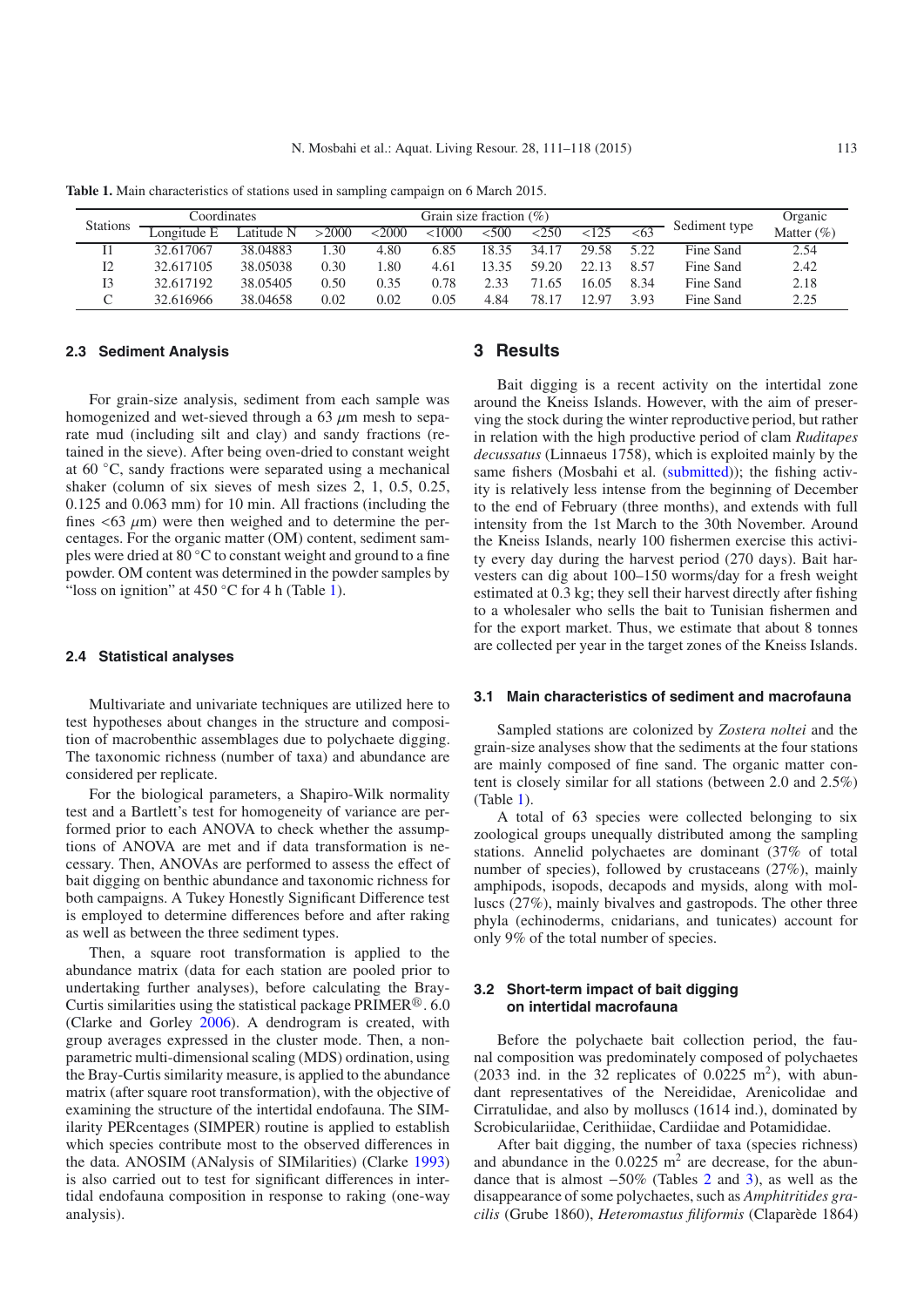Table 2. Number of species (richness) and total benthic abundance for each station, Before and After bait digging. Mean values with the same superscript are not significantly different (Tukey's HSD test;  $p > 0.05$ ) (I1, I2, and I3: Impacted stations; C: Control station).

| <b>Stations</b> |                        | <b>Taxonomic richness</b> | <b>Total benthic abundance</b> |                             |  |  |
|-----------------|------------------------|---------------------------|--------------------------------|-----------------------------|--|--|
|                 | <b>Before</b>          | After                     | <b>Before</b>                  | After                       |  |  |
|                 | $35.5 \pm 4.6^{\circ}$ | $20.5 \pm 4.0^b$          | $168.4 \pm 24.5^{\circ}$       | $51.4 \pm 8.7$ <sup>d</sup> |  |  |
| 12              | $31.7 + 4.4^a$         | $20.6 \pm 3.0^b$          | $132.6 \pm 22.9^{\circ}$       | $48.7 + 5.4^{\text{d}}$     |  |  |
| 13              | $32.6 \pm 4.0^a$       | $20.2 + 1.7^b$            | $156.0 \pm 21.1^{\circ}$       | $60.9 \pm 9.5$ <sup>d</sup> |  |  |
|                 | $38.1 + 2.2a$          | $36.5 \pm 3.0^{\circ}$    | $169.5 \pm 16.4^{\circ}$       | $137.8 \pm 7.9^{\circ}$     |  |  |

**Table 3.** Density of individuals recorded at all the stations sampled during the two campaigns (March and April 2015).

|                                                 | Total number of individuals (on area of $0.0225 \text{ m}^2$ ) |                          |                |  |  |  |
|-------------------------------------------------|----------------------------------------------------------------|--------------------------|----------------|--|--|--|
| Species                                         | Impacted stations (I1, I2, I3)                                 | Non-impacted station (C) |                |  |  |  |
|                                                 | Before<br>After                                                | Before                   | After          |  |  |  |
| Actinia equina (Linnaeus 1758)                  | 5<br>7                                                         | $\overline{c}$           | 3              |  |  |  |
| Alpheus inopinatus (Holthuis and Gottlieb 1958) | 14<br>7                                                        | 16                       | 9              |  |  |  |
| Amphipholis squamata (Delle Chiaje 1828)        | 9<br>11                                                        | 7                        | 9              |  |  |  |
| Amphitritides gracilis (Grube 1860)             | 20<br>$\overline{0}$                                           | 9                        | 16             |  |  |  |
| Anthura gracilis (Montagu 1808)                 | 49<br>11                                                       | 13                       | 21             |  |  |  |
| Aoridae                                         | 27<br>10                                                       | 14                       | 21             |  |  |  |
| Arenicola marina (Linnaeus 1758)                | 45<br>131                                                      | 61                       | 1              |  |  |  |
| Asterina pancerii (Gasco 1870)                  | 10<br>6                                                        | 3                        | $\mathfrak{2}$ |  |  |  |
| Bulla striata Bruguière 1792                    | 3<br>12                                                        | $\overline{4}$           | $\overline{4}$ |  |  |  |
| Carcinus aestuarii Nardo 1847                   | $\overline{7}$<br>7                                            | 5                        | 3              |  |  |  |
| Cerastoderma glaucum (Bruguière 1789)           | 115<br>26                                                      | 41                       | 13             |  |  |  |
| Cerithium scabridum Philippi 1848               | 333<br>100                                                     | 122                      | 55             |  |  |  |
| Cerithium vulgatum Bruguière 1792               | 8<br>18                                                        | $\overline{0}$           | 13             |  |  |  |
| Chiton olivaceus Spengler 1797                  | 36<br>46                                                       | 15                       | 17             |  |  |  |
| Cirratulus cirratus (Müller 1776)               | 232<br>94                                                      | 90                       | 82             |  |  |  |
| Cirriformia tentaculata (Montagu 1808)          | 32<br>17                                                       | 8                        | 6              |  |  |  |
| Conus ventricosus Hwass in Bruguière 1792       | $\overline{2}$<br>$\overline{4}$                               | 2                        | 4              |  |  |  |
| Cyathura carinata (Krøyer 1847)                 | 49<br>12                                                       | 22                       | 22             |  |  |  |
| Cyclope neritea (Linnaeus 1758)                 | 6<br>31                                                        | 9                        | 6              |  |  |  |
| Cymadusa filosa Savigny 1816                    | 9<br>21                                                        | 25                       | 12             |  |  |  |
| Dexamine spiniventris (Costa 1853)              | 97<br>25                                                       | 33                       | 37             |  |  |  |
| Dexamine spinosa (Montagu 1813)                 | 12<br>27                                                       | 23                       | 17             |  |  |  |
| Euclymene oerstedii (Claparède 1863)            | 219<br>116                                                     | 94                       | 85             |  |  |  |
| Eulymene lumbricoides (Quatrefages 1866)        | 41<br>10                                                       | 16                       | 18             |  |  |  |
| Gammarus insensibilis Stock 1966                | 40<br>14                                                       | 26                       | 29             |  |  |  |
| Hediste diversicolor (O.F. Müller 1776)         | 45<br>182                                                      | 88                       | 29             |  |  |  |
| Heteromastus filiformis (Claparède 1864)        | 39<br>$\boldsymbol{0}$                                         | 6                        | 9              |  |  |  |
| Hexaplex trunculus (Linnaeus 1758)              | 2<br>14                                                        | 3                        | 20             |  |  |  |
| Holothuria                                      | 5<br>$\boldsymbol{0}$                                          | 3                        | 5              |  |  |  |
| Idotea balthica (Pallas 1772)                   | 31<br>64                                                       | 24                       | 27             |  |  |  |
| Idotea granulosa Rathke 1843                    | $\overline{c}$<br>11                                           | 6                        | 15             |  |  |  |
| Leiochone leiopygos (Grube 1860)                | 8<br>17                                                        | 6                        | 7              |  |  |  |
| Loripes lucinalis (Lamarck 1818)                | 42<br>22                                                       | 8                        | 17             |  |  |  |
| Marphysa bellii (Audouin & Milne Edwards 1833)  | 18<br>22                                                       | 8                        | 16             |  |  |  |
| Marphysa sanguinea (Montagu 1815)               | $20\,$<br>11                                                   | 6                        | $\overline{c}$ |  |  |  |
| Melinna palmata Grube 1870                      | 37<br>50                                                       | 43                       | 44             |  |  |  |
| Melita palmata (Montagu 1804)                   | 80<br>24                                                       | 46                       | 45             |  |  |  |
| Microdeutopus gryllotalpa Costa 1853            | 75<br>20                                                       | 42                       | 33             |  |  |  |
| Monocorophium insidiosum (Crawford 1937)        | 26<br>200                                                      | 83                       | 28             |  |  |  |
| Mysidae                                         | 91<br>12                                                       | 34                       | 9              |  |  |  |
| Nassarius corniculum (Olivi 1792)               | 51<br>9                                                        | 7                        | 6              |  |  |  |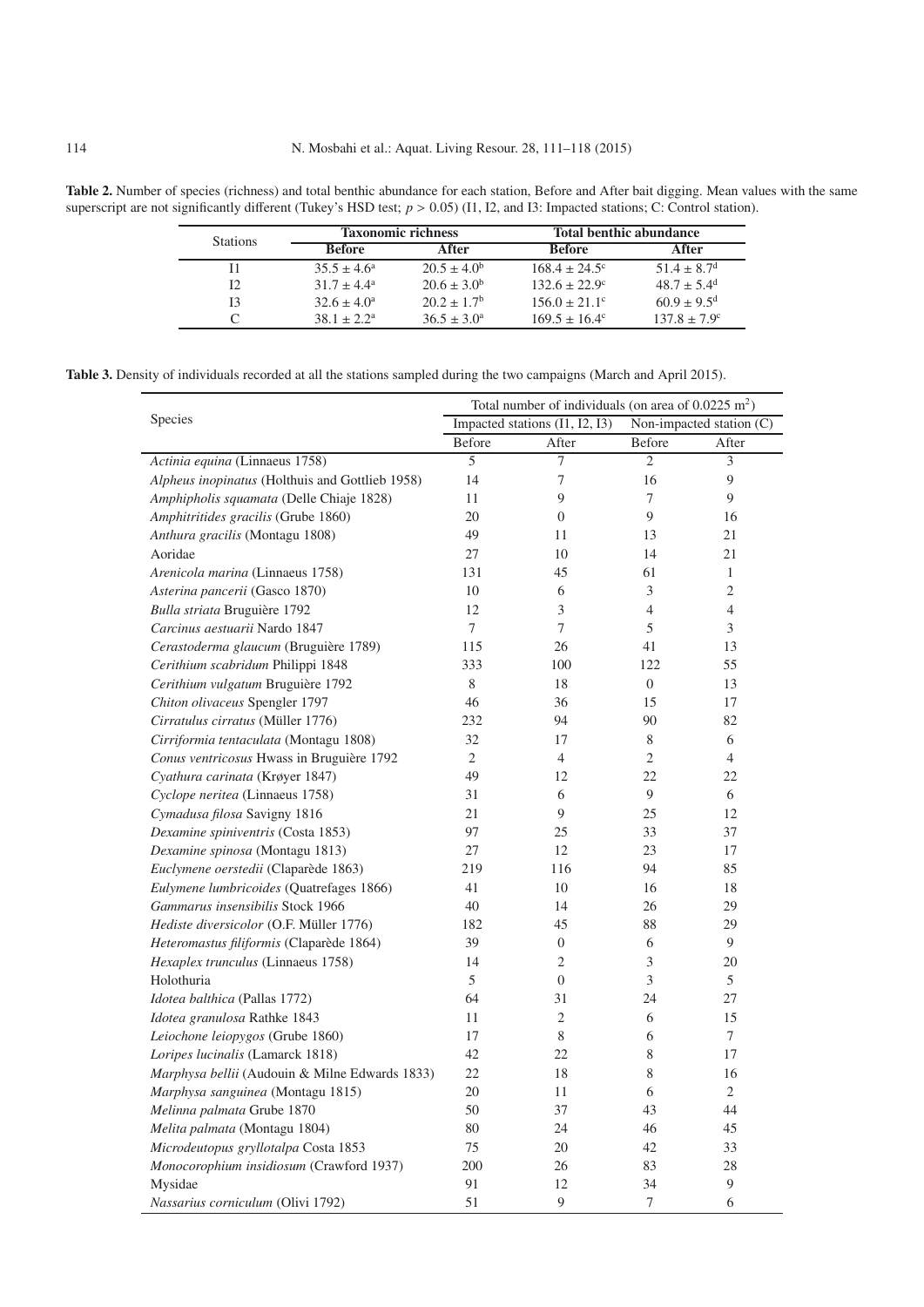#### **Table 3.** Continued.

|                                                      | Total number of individuals (on area of $0.0225 \text{ m}^2$ ) |                                |                          |          |  |
|------------------------------------------------------|----------------------------------------------------------------|--------------------------------|--------------------------|----------|--|
| Species                                              |                                                                | Impacted stations (I1, I2, I3) | Non-impacted station (C) |          |  |
|                                                      | <b>Before</b>                                                  | After                          | Before                   | After    |  |
| Nephtys hombergii Savigny in Lamarck 1818            | 14                                                             | 10                             | 6                        | 8        |  |
| Nereis caudata (Delle Chiaje 1822)                   | 23                                                             | 3                              | 4                        | 9        |  |
| Nereis rava Ehlers 1864                              | 6                                                              | 4                              | 5                        | 2        |  |
| Neverita josephinia Risso 1826                       | 17                                                             | 4                              | $\Omega$                 | 9        |  |
| Nicomache sp.                                        | 7                                                              | 4                              | 3                        | 7        |  |
| Ophiactis virens (M. Sars 1857)                      | 4                                                              | 1                              | 2                        | 3        |  |
| Orbinia cuvierii (Audouin & Milne Edwards 1833)      | 12                                                             | 3                              | 2                        | 3        |  |
| Ostreola stentina (Payraudeau 1826)                  | 8                                                              | 4                              | 1                        | 7        |  |
| Perinereis cultifera (Grube 1840)                    | 223                                                            | 62                             | 85                       | 40       |  |
| Pinctada radiata (Leach 1814)                        | 45                                                             | 14                             | 16                       | 14       |  |
| Platynereis dumerilii (Audouin & Milne Edwards 1834) | 25                                                             | 8                              | 27                       | 21       |  |
| Polydora ciliate (Johnston 1838)                     | 22                                                             | 18                             | 10                       | 12       |  |
| Potamides conicus (Blainville 1829)                  | 194                                                            | 64                             | 21                       | 21       |  |
| Pseudoprotella phasma (Montagu 1804)                 | 11                                                             | 6                              | 1                        | 12       |  |
| Ruditapes decussatus (Linnaeus 1758)                 | 51                                                             | 14                             | 14                       | 20       |  |
| Sabella pavonina Saint-joseph 1894                   | 45                                                             | $\Omega$                       | 10                       | 10       |  |
| Scoloplos armiger (Müller 1776)                      | 35                                                             | 26                             | 11                       | 12       |  |
| Scrobicularia plana (da Costa 1778)                  | 306                                                            | 155                            | 51                       | 55       |  |
| Serpula vermicularis Linnaeus 1767                   | 17                                                             | 4                              | 1                        | 5        |  |
| Solemya togata (Poli 1791)                           | 19                                                             | $\Omega$                       | 6                        | $\Omega$ |  |
| Sphaeroma serratum (Fabricius 1787)                  | 17                                                             | 3                              | 5                        | 14       |  |
| Tunicata sp.                                         | 13                                                             | 10                             | 2                        | 1        |  |

and *Sabella pavonina* (Saint-Joseph 1894), along with the Holothuria (Table 3).

Table 2 reports the total number of individuals sampled in each replicate and at each station (mean  $\pm$  SD) for both dates.

Firstly, all control station abundances are higher before and after one month of harvesting bait compared with the other stations (i.e.  $169.5 \pm 16.4$  and  $137.8 \pm 7.9$  recorded individuals per  $0.0225 \text{ m}^2$ ). The species richness and abundances at the three impacted stations are higher before (B) versus after (A) bait digging. Thus, it appears that bait digging causes a decrease in the number of species and total benthic abundance in the intertidal zone of the Kneiss Islands (Table 3).

Before bait digging, no significant difference is observed between the four stations for the taxonomic richness (ANOVA,  $F_{3.28} = 1.982$ ;  $p = 0.472$ ) or for the abundance of the macrofauna (ANOVA, *F*3.<sup>28</sup> = 2.731; *p* = 0.177) (Table 2). A strong effect on benthic abundance and taxonomic richness is observed one month after bait digging: the taxonomic richness decreases significantly at the three impacted station (ANOVA,  $F_{7.56} = 85.75$ ;  $p < 2e^{-16}$ ), and a similar decrease is observed in total benthic abundance (ANOVA,  $F_{7.56} = 106.8$ ;  $p < 2e^{-16}$ ). After bait digging, no decrease of taxonomic richness and benthic abundance is observed at the Control station, showing that the differences at the impacted stations (I1, I2 and I3) are due exclusively to bait digging (Table 2).

The dendrogram (Fig. 2A) shows the separation of the eight situations into two main groups: the first group (GI) corresponds to the four stations sampled before bait collection plus the control one month after the beginning of the bait

digging period, and the second group (GII) gathers together the three stations impacted by bait digging. The MDS ordination (Fig. 2B) showed a remarkable spatial separation between Group I (five situations) and Group II (three impacted stations). SIMPER illustrates the biological significance of the clustering before and after bait digging (Fig. 2) by displaying the group similarity and identifying the species contributing most to the dissimilarity between groups. The main species contributing to the dissimilarity was given in Table 4. The ANOSIM shows that the two groups are statistically highly separated  $(r = 1, p = 0.018)$  (Table 4).

#### **4 Discussion**

The objective of this study is to assess the immediate impact of polychaetes bait collection on the surrounding intertidal benthic macrofauna from the tidal flats of the Kneiss Islands.

Bait digging for recreational and commercial fishing is widely practiced in many parts of the world and is an economically significant activity. Since polychaetes form part of the diets of several demersal species, they are commonly used as fresh bait by sports and professional fishermen (Olive 1993; Cunha et al. 2005).

Two human activities have become well developed over the last decades on the intertidal zone around the Kneiss Islands, clam harvesting (Mosbahi et al. (submitted)) and bait digging. These human activities have many effects on the intertidal macrobenthic fauna, which is an essential element in the food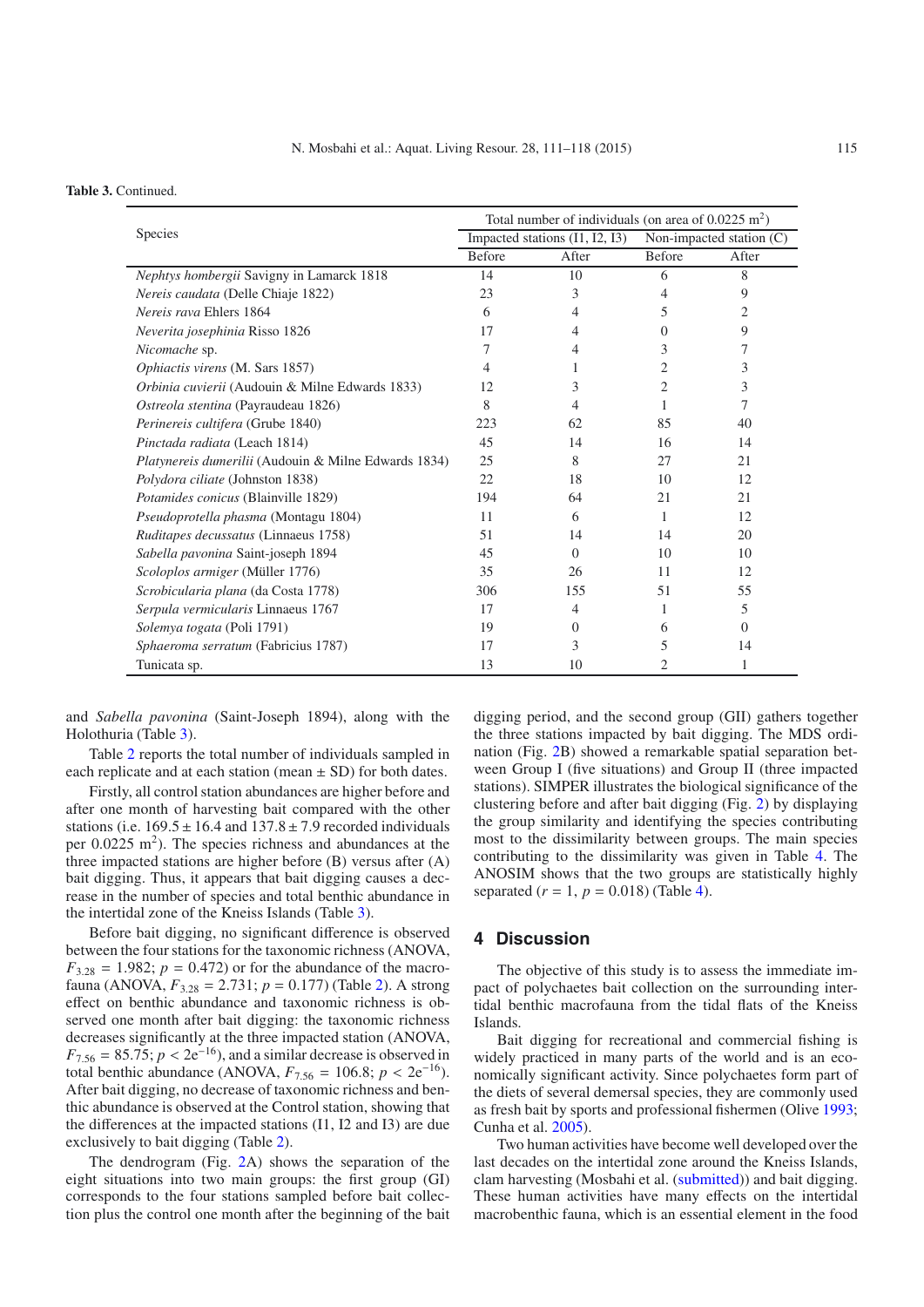

**Fig. 2.** (A) dendrogram and (B) two-dimensional MDS ordination/clustering of community data into two groups (G1 and G2) for each impacted station (I1, I2 and I3) and Control station (C). Sample prefixes B: Before digging; A: After digging.

**Table 4.** MDS formed groups, with indication each group similarities (%) and the most representative species (%) contributing for the similarity within the group, determined with SIMPER analysis.

| Group                    |                                      | П                              |
|--------------------------|--------------------------------------|--------------------------------|
| Group mean similarity    | 84.54                                | 79.43                          |
| Main species (after each | Dexamine spiniventris $-29.75$       | Potamides conicus – 28.93      |
| species the $%$ of       | Monocorophium insidiosum $-27.07$    | Perinereis cultrifera $-25.05$ |
| contribution for the     | <i>Hediste diversicolor</i> $-23.67$ | Cerithium scabridum $-21.01$   |
| similarity within the    | Scrobicularia plana – 20.27          | $Circuitus$ cirratus $-16.61$  |
| group)                   | Perinereis cultrifera – 16.60        | Euclymene oerstedi – 11.78     |
|                          | $Cerithium scabridum - 12.74$        | Scrobicularia plana – 6.01     |
|                          | $Cirratulus$ cirratus $-8.67$        |                                |
|                          | Euclymene oerstedi – 4.33            |                                |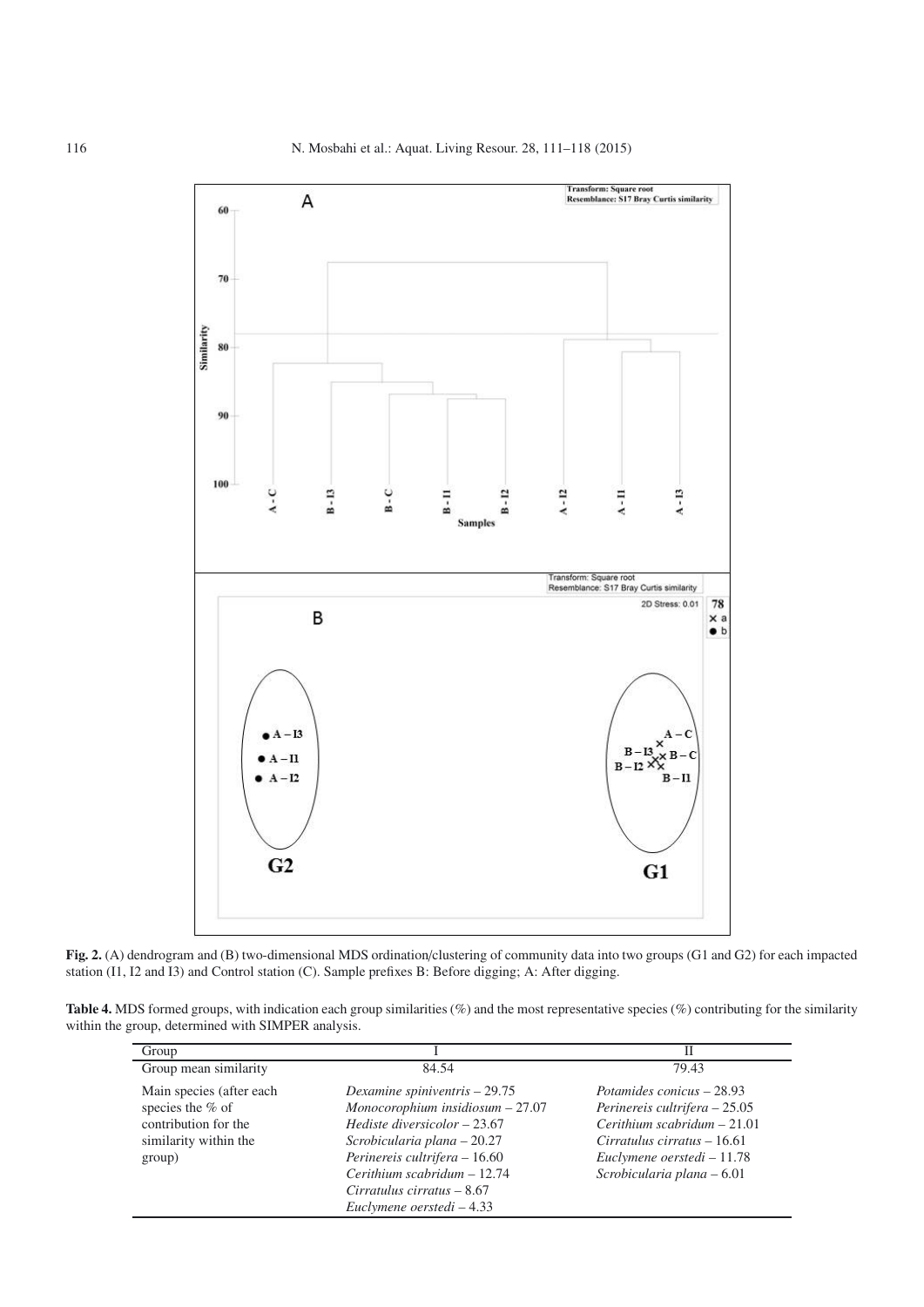chain in marine ecosystems (Turpie et al. 2002; Gray and Elliot 2009; Henninger and Froneman 2011).

The fauna is mainly composed of polychaetes (number of taxa and abundance of individuals), the more abundant families being the Nereididae, Arenicolidae (fishing target species) and the Cirratulidae. Bait digging does not lead to marked sediment changes (percentage of grain-size classes and organic matter content remain constant one month after the beginning of bait digging); nevertheless, the number of taxa and abundance of individuals are affected. For both periods, the abundances estimated at the control stations are significantly higher than those estimated at the three stations before and after bait collection, with some polychaetes, *Heteromastus filiformis* (Capitellidae), *Amphitritides gracilis* (Terebellidae) and *Sabella pavonina* (Sabellidae) disappearing after one month of bait digging. This indicates that the intertidal macrozoobenthic biodiversity at the impacted stations is affected by the type of destructive gear or possibly by trampling (Rossi et al. 2007; Navon and Dauvin 2013).

The decrease in abundance and diversity of intertidal macrofauna after bait digging has been commonly observed, and is thought to be due to direct and indirect mortality (destruction of tubes, exposure to predators and habitat destruction including seagrass reduction) (Brown and Wilson 1997; Cowie et al. 2000; Munari et al. 2006; Carvalho et al. 2013a, 2013b). Usually, the abundance of tubicolous polychaetes decreases after impact, under the effects of fishing gear and human trampling which eliminate the most vulnerable organisms and modify the habitat structure. Therefore, these organisms respond negatively to human activities (invertebrate harvesting or bottom trawling), since they are highly vulnerable and considerably reduced in abundance, and sometimes entirely eliminated by fishing activities, being extremely fragile and particularly susceptible to damage (Kaiser and Spencer 1994; Wassenberg et al. 2002; De Juan et al. 2007).

Macrobenthic assemblages may respond differently to the same intensity, frequency or nature of disturbance, depending on their biological traits; organisms resistant to disturbance can be considered as better indicators than opportunistic species, since the former tend to adapt easily and respond weakly to disturbance (Carvalho et al. 2013a, 2013b; Frid 2003; De Juan et al. 2007). The existence of less diverse assemblages with a consequent reduction of ecological functions may magnify the effects of bait digging, as mortality due to fishing has been shown to be related to animal size, animal type, position in sediment, the existence of external protective structures and body design (Jennings et al. 2001; De Juan et al. 2007).

This preliminary study constitutes the first ecological impact of bait digging on the intertidal macrobenthic communities in the foreshore of the Gulf of Gabès; it can be considered as a baseline for further studies on the impact of traditional human activities on the benthic communities from the Gulf of Gabès. For the moment, there is no data on the impact of this activity on the target species stocks.

*Acknowledgements.* The authors thank M. Carpenter for the English revision, as well as the fishers of the Kneiss Islands for their help during the sampling, two anonymous referees and the Editor-in-Chief of Aquatic Living Resources for their very useful comments and suggestions.

#### **References**

- Abdennadher A., Ramirez F., Romdhane M.S., Ruiz L.J., Sanpera C., 2010, Biomonitoring of coastal areas in Tunisia: Stable isotope and trace element analysis in the Yellow-legged Gull. Mar. Poll. Bull. 60, 440–447.
- Afli A., Boufahja F., Sadraoui S., Ben Mustapha K., Aissa P., Mrabet R., 2009, Functional organization of the benthic macrofauna in the Bizerte lagoon (SW Mediterranean Sea), semienclosed area subject to strong environmental/anthropogenic variations. Cah. Biol. Mar. 50, 105–117.
- Bali M., Gueddari M., 2011, Les chenaux de marée autour des îles de Kneiss, Tunisie: sédimentologie et évolution. Hyd. Sci. J. 56, 498–506.
- Brown B., Wilson W.H., 1997, The role of commercial digging of mudflats as an agent for change of infaunal intertidal populations. J. Exp. Mar. Bio. Ecol. 218, 49–61.
- Carvalho A., Vaz A., Sérgio T., Santos P.T., 2013a, Sustainability of bait fishing harvesting in estuarine ecosystems – Case study in the Local Natural Reserve of Douro Estuary, Portugal. J. Int. Coast. Zo. Man. 13, 157–168.
- Carvalho S., Constantino R., Cerqueira M., Pereira F., Subida M.D., Drake P., Gasper M.B., 2013b, Short-term impact of bait digging on intertidal macrozoobenthic assemblages of two Iberian Atlantic systems. Estuar. Coast. Shelf. Sci. 132, 65–76.
- Clarke K.R., 1993, Non parametric multivariate analyses of changes in community structure. Aust. J. Ecol. 18, 117–143.
- Clarke K.R., Gorley R.N., 2006, PRIMER V6: User Manual/Tutorial. PRIMER-E, Plymouth.
- Cowie P.R., Widdicombe S., Austen M.C., 2000, Effects of physical disturbance on an estuarine intertidal community: field and mesocosm results compared. Mar. Biol. 136, 485–495.
- Cunha T., Hall A., Queiroga H., 2005, Estimation of the *Diopatra neapolitana* annual harvest resulting from digging activity in Canal de Mira, Ria de Aveiro. Fish. Res. 76, 56–66.
- De Juan S., Thrush S.F., Demestre M., 2007, Functional changes as indicators of trawling disturbance on a benthic community located in afishing ground (NW Mediterranean Sea). Mar. Ecol. Prog. Ser. 334, 117–129.
- El Barhoumi M., Scaps P., Zghal F., 2013, Reproductive Cycle of Marphysa sanguinea (Montagu 1815) (Polychaeta: Eunicidae) in the Lagoon of Tunis. Sci. World J., ID 624197, 7 p.
- Ellis J.I., Norkko A., Thrush S.F., 2000, Broad-scale disturbance of intertidal and shallow sublittoral soft-sediment habitats; effects on the benthic macrofauna. J. Aquat. Ecosyst. Stress Recovery. 7, 57–74.
- Ferns P.N., Rostron D.M., Siman S.H.Y., 2000, Effects of mechanical cockle harvesting on intertidal communities. J. Appl. Ecol. 37, 464–474.
- Frid C., 2003, Managing the health of the seafloor. Front. Ecol. Environ. 1, 429–436.
- Gray J.S., 1997, Marine biodiversity: Patterns, threats and conservation needs. Biodiversity Conserv. 6, 153–175.
- Gray J.S., Elliott M., 2009, Ecology of marine sediments, for science to Management, 2nd edition. Oxford University press.
- Halpern B.S., Walbridge S., Selkoe K.A., Kappel C.V., Micheli F., D'Agrosa C., Bruno J.F., Casey K.S., Ebert C., Fox H.E., Fujita R., Heinemann D., Lenihan H.S., Madin E.M.P., Perry M.T., Selig E.R., Spalding M., Steneck R., Watson R., 2008. A global map of human impact on marine ecosystems. Science. 319, 948–952.